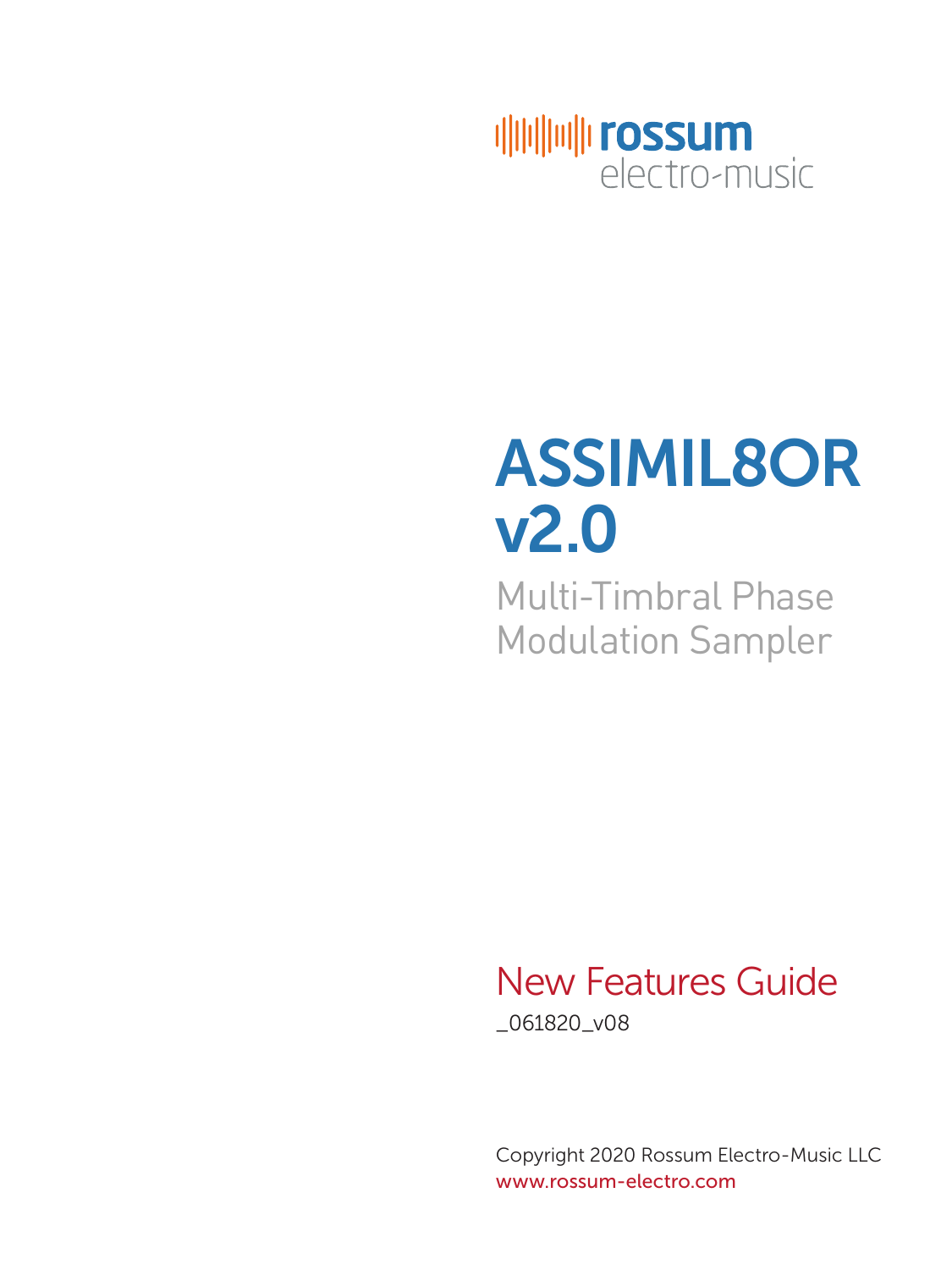### **Contents**

- 1. Introduction 3 2. New Features Overview 4
- 3. New Features in Detail 5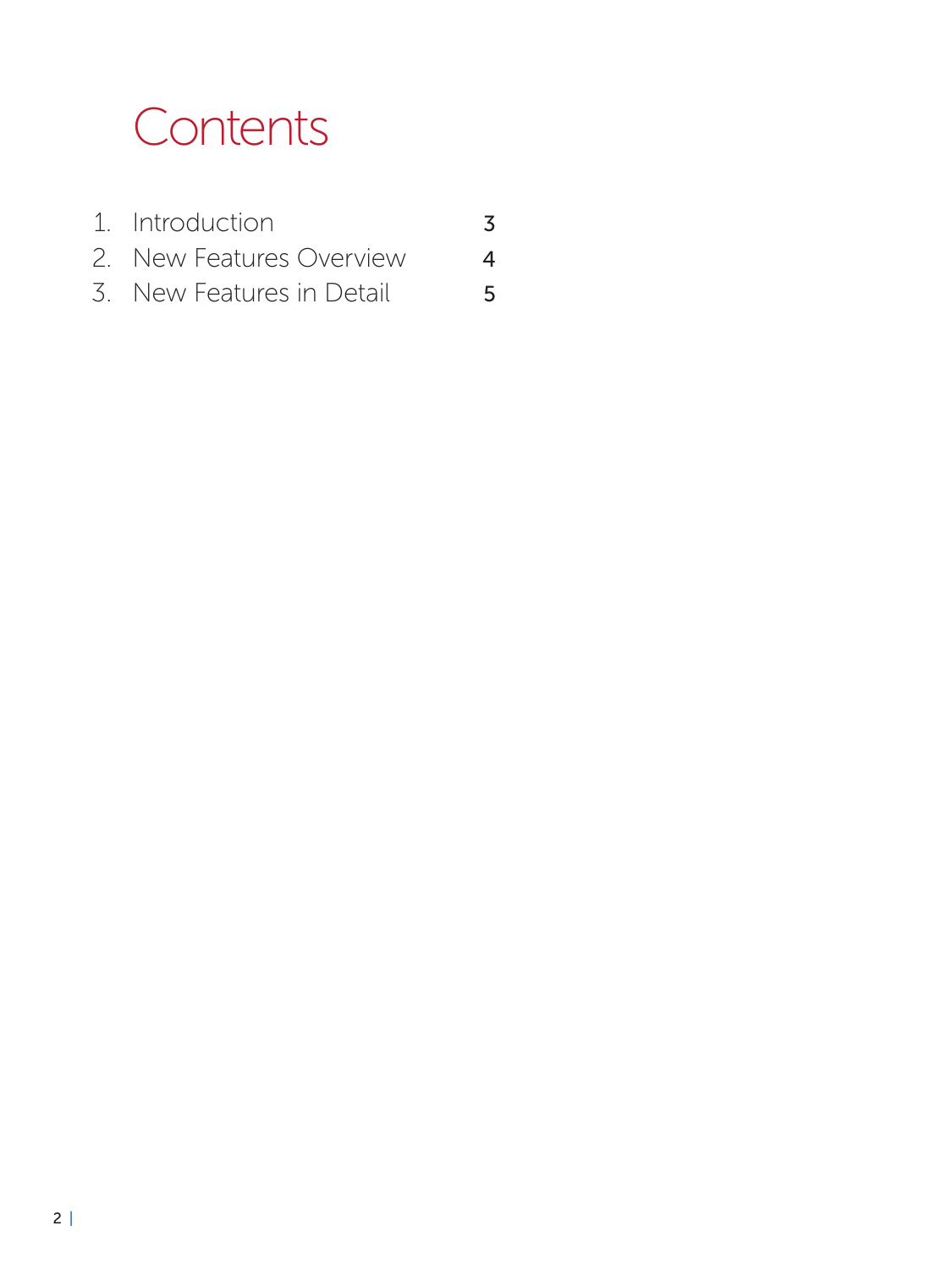## 1. Introduction

This guide will provide everything you need to know about Assimil8or 2.0 software

If you're already an Assimil8or user, simply read on to discover all the new features and workflow enhancements.

At the time this document was written (mid-June 2020), the full online manual is yet to be updated to reflect the 2.0 software, so if you're a new user, you'll need to refer to both the current manual and this guide. Once the full manual is updated, this guide will be updated to reflect that as well.

#### Installation

If you're updating your current Assimil8or (or have just purchased a new Assimil8or that did not come with 2.0 installed), download the zip file you'll find on the Downloads tab of:

#### http://www.rossum-electro.com/products/ assimil8or/

To update your Assimil8or's software:

- 1. Unzip the archive, copy the "app" file to the root level of your micro SD card, and insert the card into the front panel slot on your Assimil8or.
- 2. Select Utilities > Load Software and click the encoder.
- 3. Assuming you inserted your SD card in Step 1, click the encoder as instructed.
- 4. If all goes well (which it almost certainly will), you will see a success message and instructions to turn the encoder and then click it to reboot your Assimil8or with the new software.
- 5. If an error is detected during the process, an error message will be displayed and you can try again.
- 6. Enjoy your new software.

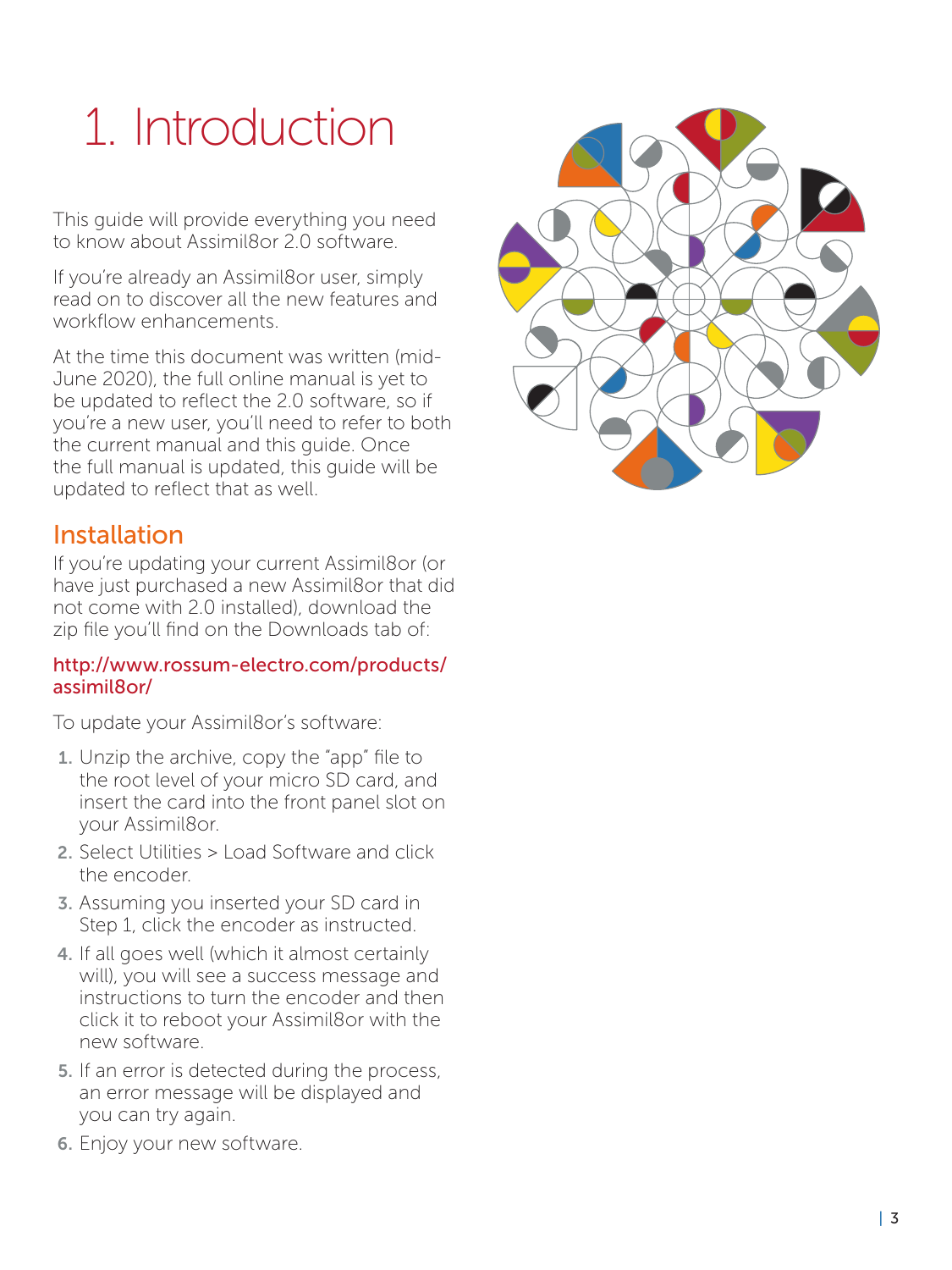### 2. New Features Overview

Below you will find a summary overview of the new features and functional changes in Assimil8or 2.0. Refer to the next chapter for detailed descriptions.

#### New Features

Manual and Auto-Audition of card WAV files to streamline import operations.

Gate Delay to compensate for sequencer gate/trigger/CV timing anomalies.

Stereo Awareness: Graphic interface and editor improvements to make working with stereo channel pairs virtually automatic.

**Preset Selection via CV:** The ability to use assignable CV inputs to step forward and backward through a folder's preset list.

New Sound-on-Sound sampling modes: 100% feedback for limitless layering and -3dB feedback for gradual decaying.

**Explode Sample** (at both the channel and zone level) to divide a sample into 2 to 8 equal regions and automatically assign them to sequential channels or zones.

Chop Sample: Similar to Explode sample, but uses transients to determine the chop points.

#### New Zone Selection types:

- > Advance Each new trigger causes the next zone to be selected (the assigned CV is ignored).
- > Random Each new trigger causes a random zone in numerical order to be selected (again, the assigned CV is ignored).

New Zone Voltage Balancing Options: 5V, 10V, Kbd, and Maj

**Zone Flip:** Allows reversing the order of a contiguous range of zones.

**Zone Lock** to temporarily lock a single zone for auditioning and editing.

Zone handling and editing improvements, especially with stereo samples

Variable horizontal zoom on the Sample Start/End Page and Loop Start/Length/End Page.

**Sync Editing** of sample and loop points (i.e, simultaneously set identical Loop Start and Sample Start or Loop End/Length and Sample End points).

#### Selection of Sampling Destination Channel

by pressing and holding the Sampling Setup button and then one of the eight channel buttons.

New Sampling Setup Zone Destination parameter "Empty Zone" assigns the new sample to the next empty zone on the destination channel.

CV Control of Mix Levels: Each channel's level in the Mix Output can now be controlled via a CV input without affecting its individual output. There are two control modes: Normal for regular modulation, and Fader for mix control.

Load Folder Warning: The option to trigger a warning popup when loading a new folder to help avoid accidental overwriting of unsaved preset edits.

The ability to **cancel a folder load** in progress.

A Sampling Pre-roll of 10 msec (to avoid the possibility of cutting off the very beginning of a sample)

Data Compatibility: Assimil8or V2.0 data is fully forward and backward compatible with Assimil8or V1.XX. (With the exception that the new zone selection types, if used, will load into V1.XX as type "Continuous').

Now on to the fun stuff…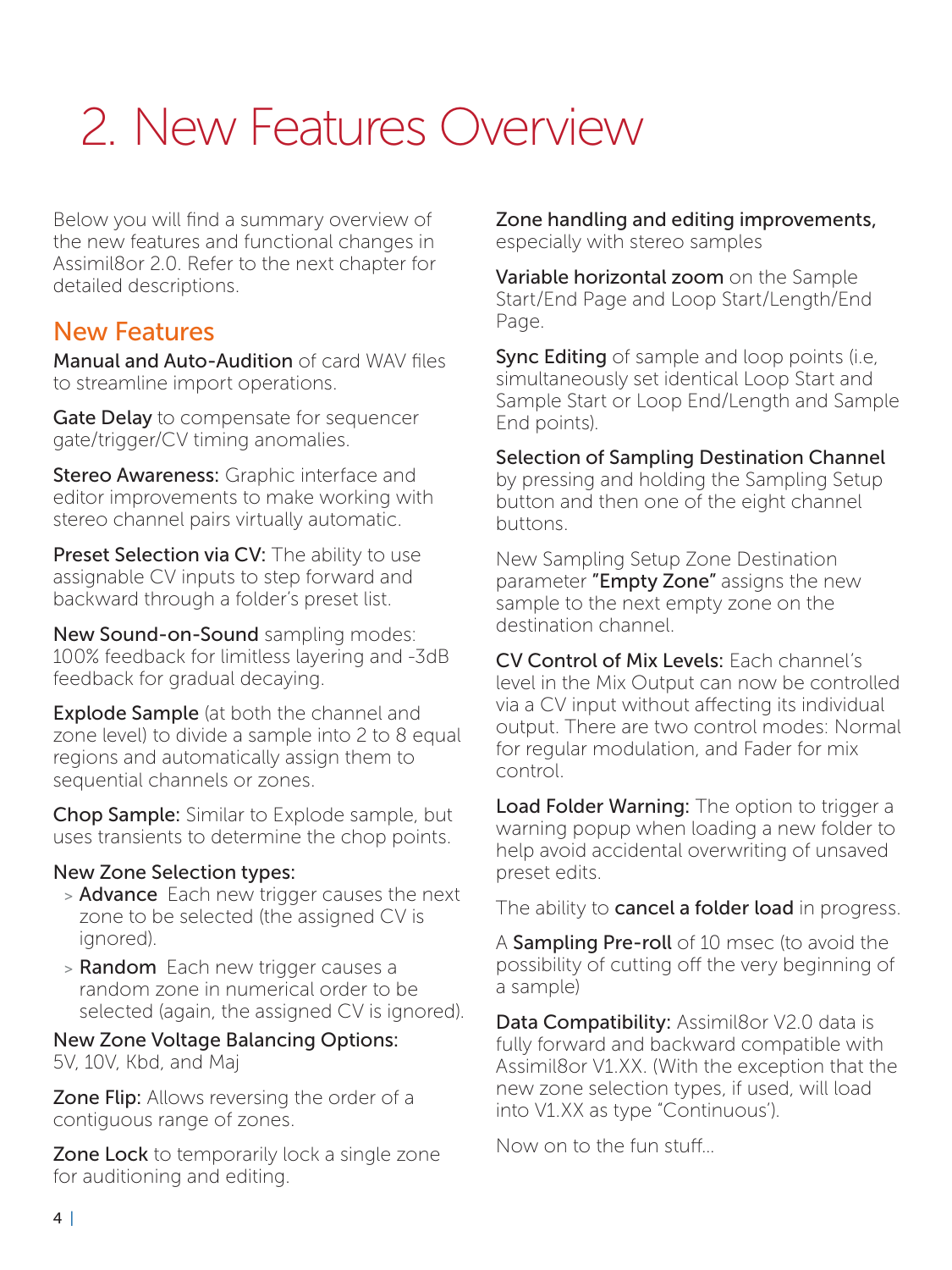### 3. New Features in Detail

Here's how to take advantage of all of Assimil8or 2.0's new goodness. We'll start with general functional changes and then cover everything else page by page.

#### General Changes Stereo/Right Behavior

Most editing functions are now stereo-aware. Edits on the master channel or zone will make the equivalent edits on the associated right side of the channel or zone.

Selecting, auditioning, loading, and editing a channel, zone, or sample will automatically use a pair of channels, as necessary, to accommodate stereo samples, if the next channel is available for such (i.e. either is already Stereo/Right, or is an empty Master channel).

#### Gate Delay

Some sequencers issue a step's gate or trigger before the associated CV becomes present at its output. As a result, the Assimil8or appears to be one step "behind" the expected values of pitch or zone selection CVs.

To deal with these sequencers, we've added a global delay for channel startup via trigger/ gate. The delay range is from 0 to 5 msec, in 0.1 msec increments.

The Gate Delay is selected on the Utility>Preferences page.

#### Zone Lock

For ease of editing zone parameters, Zone Lock lets you lock the current zone for editing and playback.

To lock the current zone, double-click the **Zones** button from almost any page (including the Home page).

Selecting a new zone while Zone Lock is engaged, either on the Zone page or via the Zones + Channel buttons, will lock the editing and playback of the newly selected zone.

On pages with a selected zone indicator, the selected zone number will flash when the zone is locked. On the Home page, a flashing Locked Zone indicator will appear to the right of the selected channel number in the channel map.

#### Select Sampling Destination Channel

You can now set the destination channel for sampling from pretty much anywhere by pressing and holding the Sampling **Setup** button and then pressing the desired Channel button.

#### Sample Not Loaded Indication

On the Home, Channels, and Zones pages, if a sample has not been loaded (either because it's just in the process of loading, but hasn't completed yet, or because a preset expects a sample to be present but for some reason it's not on the card), the sample name will be displayed with a strikethrough through it. In the case where a sample simply had not completed loading, the strikethrough will disappear as soon as loading is complete.

#### Sample Monitor Indication

The "L" and/or "R" indicators at the top lefthand corner of screens now flash subtly whenever sample monitoring is enabled for their respective sample input channels.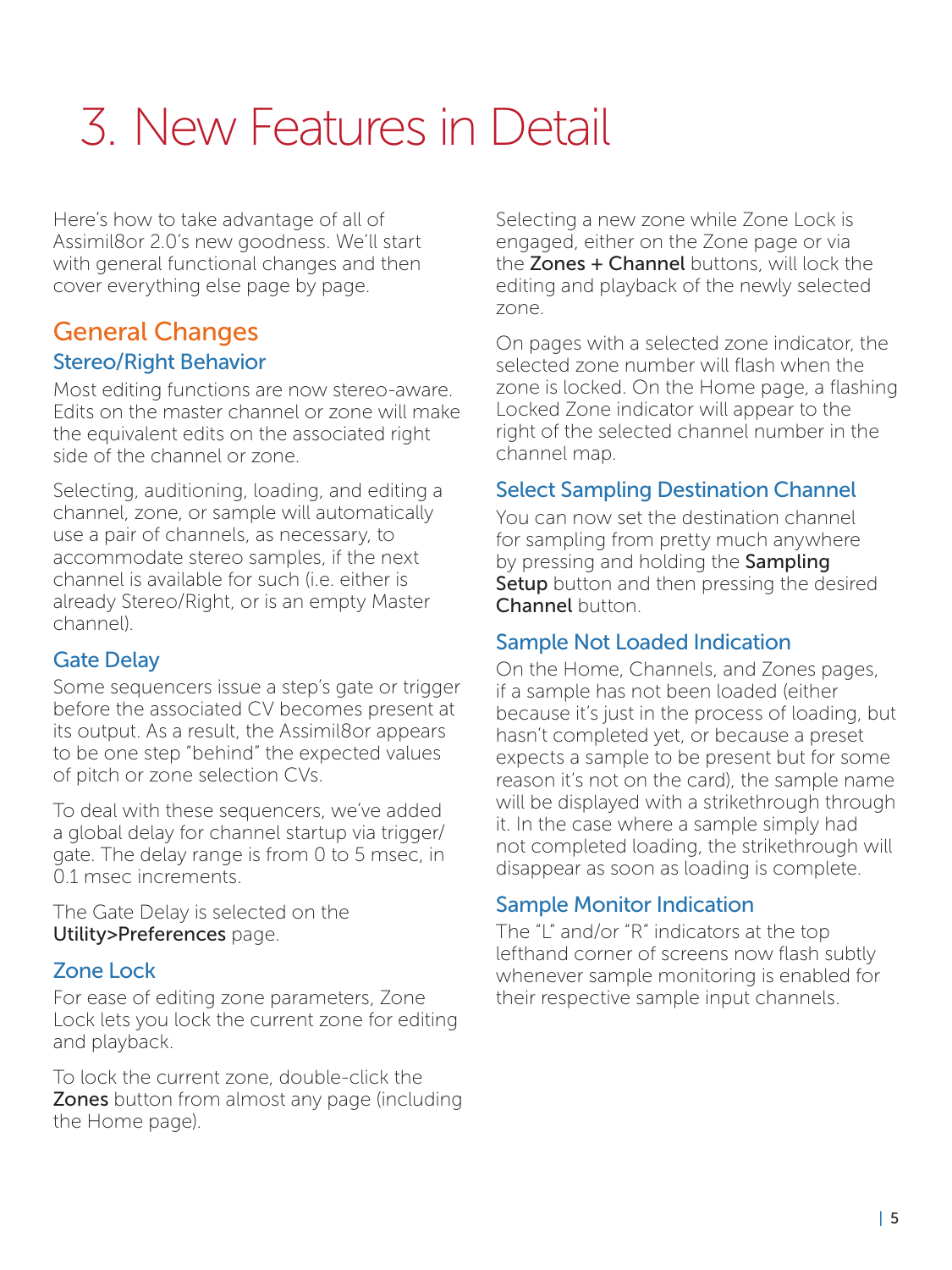#### Page-Specific Changes Home Page

For stereo samples, Stereo/Right channels will display a graphic depicting a "branch" from its Master channel (instead of the sample name).

NOTE: *If the Stereo/Right channel is not actually a stereo pair of the Master channel (because you've assigned an independent sample to the associated Stereo/ Right channel), the branch graphic will show a small "slash" at its right end.*



Using a channel button to select the Stereo/ Right side of a stereo sample will instead select the Master channel. (A notification of that will appear in the top line of the display.)

As mentioned above, if Zone Lock is engaged, a Locked Zone indicator will appear to the right of the selected channel number in the channel map.

Unsaved Changes Indicator: The yellow Unsaved Changes indicator will flash if the current preset contains unsaved imported samples.

Reload Current Preset: Click the DATA1 encoder to bring up a popup that will allow you to reload the current preset, essentially discarding edits made since it was last loaded. Useful when you've made a bunch of changes to a preset and then decide you want to dump them and revert to the original.

#### Channels Page

For stereo samples, Stereo/Right channels will display a graphic depicting a "branch" from its Master channel (instead of the sample name).

NOTE: *As mentioned above, if the Stereo/ Right channel is not actually a stereo pair of the Master channel (because you've assigned an independent sample to the associated Stereo/Right channel), the branch graphic will show a small "slash" at its right end* 

Unlike the Home Page, you can select a Stereo/Right channel so that you can edit its Channel Mode.

Selecting a stereo sample, either via the DATA1 popup or via DATA2, will use a pair of channels if the next channel is available for such (i.e. either is already Stereo/Right, or is an empty Master channel).

NOTE: *Assigning the left channel of a stereo sample as the Master will assign the right channel to the next adjacent channel (if available). Assigning the right channel of a stereo sample as the Master will assign the left channel to the next adjacent channel. So you can, if you desire, reverse the stereo orientation of a stereo sample.*

#### Pressing the Load button from the Channels page

Importing a sample from another folder on a card will return to the Channels page if the Load operation was initiated from the Channels page.

Importing a sample from another folder on a card using "Load and Advance" (described in the Load section below) will leave you on the Folder Browse page and advance the target channel number for the next import. This makes it extremely easy to import a succession of samples from another folder to consecutive channels of your preset.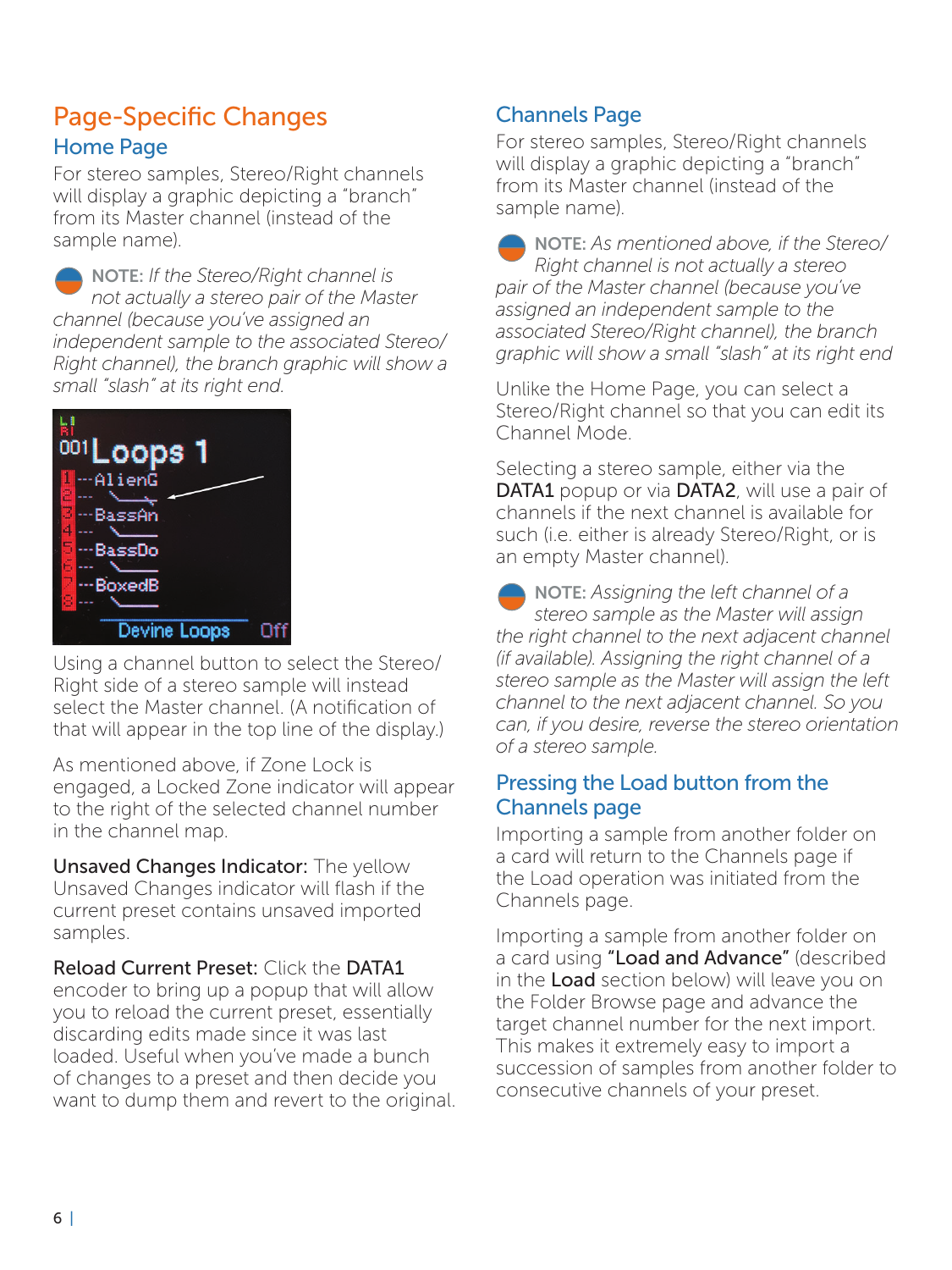#### Channel Operations Menu

When on the Channels page, double-click the **DATA1** encoder to bring up a popup menu containing channel operations:

Cancel Pretty self-evident

**Explode** (2-8) Automatically duplicates the current channel's sample into the selected number of channels and sets the sample and loop start and end points to successive even fractions of the entire sample. So, in effect, divides the sample into "x" equal hunks and automatically assigns them to successive channels. Great for splitting precisely edited loops into individual beats or phrases and accessing them on a channel by channel basis. It works on multiple zones simultaneously and also edits the right side if the sample is stereo.

Here's how:

Use **DATA1** to highlight the Explode menu option and use DATA2 to select the number of channels to explode into. Then click DATA1 to explode.

NOTE: *The maximum number of selectable channels will be defined by the channel number of the source sample and whether it is a mono or stereo sample. Some examples:*

*A mono sample in channel 1 will allow 2-8. A stereo sample in channel 1+2 will allow 2-4.*

*A mono sample in channel 4 will allow 2-5.*

*A stereo sample in channel 5+6 will only allow 2.*

Chop (2-8) works exactly like explode, but uses transients to determine the chop points.

#### Zones Page

When on the Zones page, double-click the Zones button to lock the current zone for editing and playback.

Selecting another zone will update the zone lock, if enabled.

#### Pressing the Load button from the Zones page

Importing a sample from another folder on a card will return to the Zones page if the Load operation was initiated from the Zones page.

Importing a sample from another folder on a card using "Load and Advance" (described in the Load section below) will leave you on the Folder Browse page and advance the target zone number for the next import. This makes it extremely easy to import a succession of samples from another folder to consecutive zones of the channel.

#### Zone Operations Menu

When on the Zones page, double-Click the DATA1 encoder to bring up a popup menu containing zone operations:

Cancel Also self-evident

Balance (5V, 10V, Kbd, Maj) Equalizes the voltages of all zones. Also equalizes the Stereo/Right side if a sample is stereo. Choices are:

 $5V: 0V + 5V$ 

10V: -5V…+5V

Kbd: Chromatic 1V/Oct keyboard. 1/12V steps above 0V

Maj: Diatonic (white keys) for 1V/oct keyboard

Explode (2-8) Automatically duplicates the current zone's sample into the selected number of zones and sets the sample and loop start and end points to successive even fractions of the entire sample. So, in effect, divides the sample into "x" equal hunks and automatically assigns them to successive zones. Great for splitting precisely edited loops into individual beats or phrases and accessing them via CV. A couple of examples:

- > Create a 4 bar beat and explode it into 4 zones to be able to select each bar via CV.
- > Create a two measure phrase in 4/4 and explode it onto 8 zones to be able to select each beat via CV.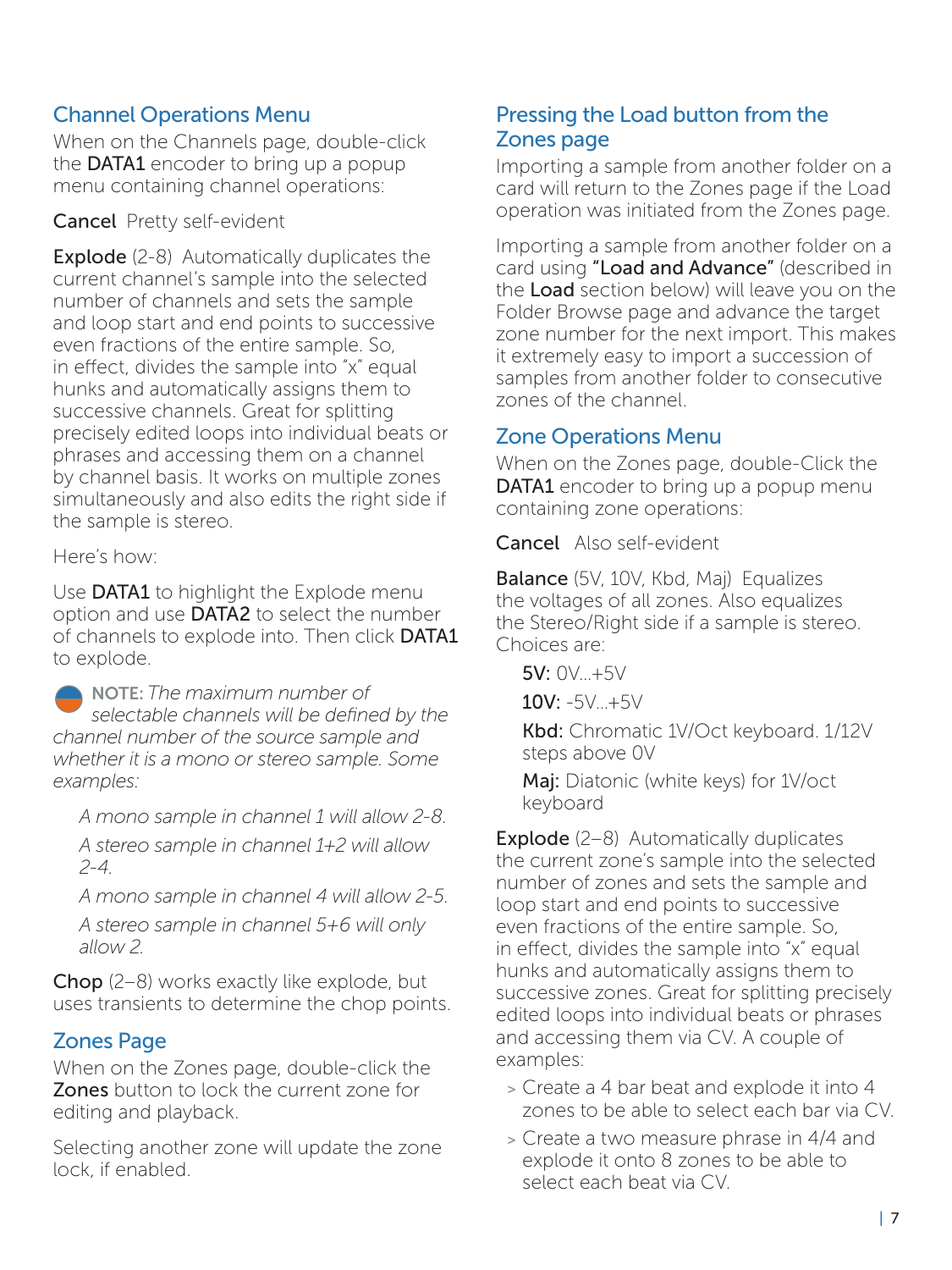Here's how:

Use **DATA1** to highlight the Explode menu option and use DATA2 to select the number of zones to explode into. Then click DATA1 to explode.

NOTE: *The maximum number of selectable zones will be defined by the zone number of the source sample and whether it is a mono or stereo sample. See the examples above in the Channels Page section.*

Chop (2–8) works exactly like explode, but uses transients to determine the chop points.

Flip (2-8) lets you reverse the order of the selected contiguous zones. This will be useful when you've done a Chop or Explode and want to play the resulting zones in order, first to last, playing low to high on a keyboard (or sequencer) using one of the keyboard balances.

With a zone selected, use the DATA 2 knob to select the number of contiguous zones (starting with the selected one) to flip. Click the DATA 1 encoder to execute the flip. The order of the selected zones will be reversed. The zone voltage ranges will not be modified.

NOTE: *After an Explode or Chop operation, the newly created zones will be balanced using the current Balance setting. So, if you have a preference, select the appropriate Balance option before executing the Explode or Chop. You can, of course, manually set the Zone values after the Explode or Chop.*

Insert Inserts a zone at the current zone, duplicating the original, and pushing all the other zones down (I.e., physically down the menu, but up in number). Also edits the right side if stereo. An example:

If you start with:

- 1 A 2 B 3 C 4 D 5 F 6 G 7 H
- 8 I

And select Zone 4 and then Insert, you'll end up with:

- 1 A  $2B$
- 3 C
- 4 D
- 5 D
- 6 E
- 7 F
- 8 G

Delete Deletes the current zone. Also edits right side if stereo.

#### New Zone Selection Types

Two new Zone Selection types have been added to the Zone Selection popup:

Advance Each new trigger causes the next zone in numerical order to be selected (the assigned CV is ignored). Zone 8 wraps around to Zone 1.

**Random** Each new trigger causes a random zone in numerical order to be selected (again, the assigned CV is ignored).

NOTE: *If a preset created in software 2.0 that uses either Advance or Random is loaded into an Assimil8or running 1.XX, selection type "Continuous" will be used.*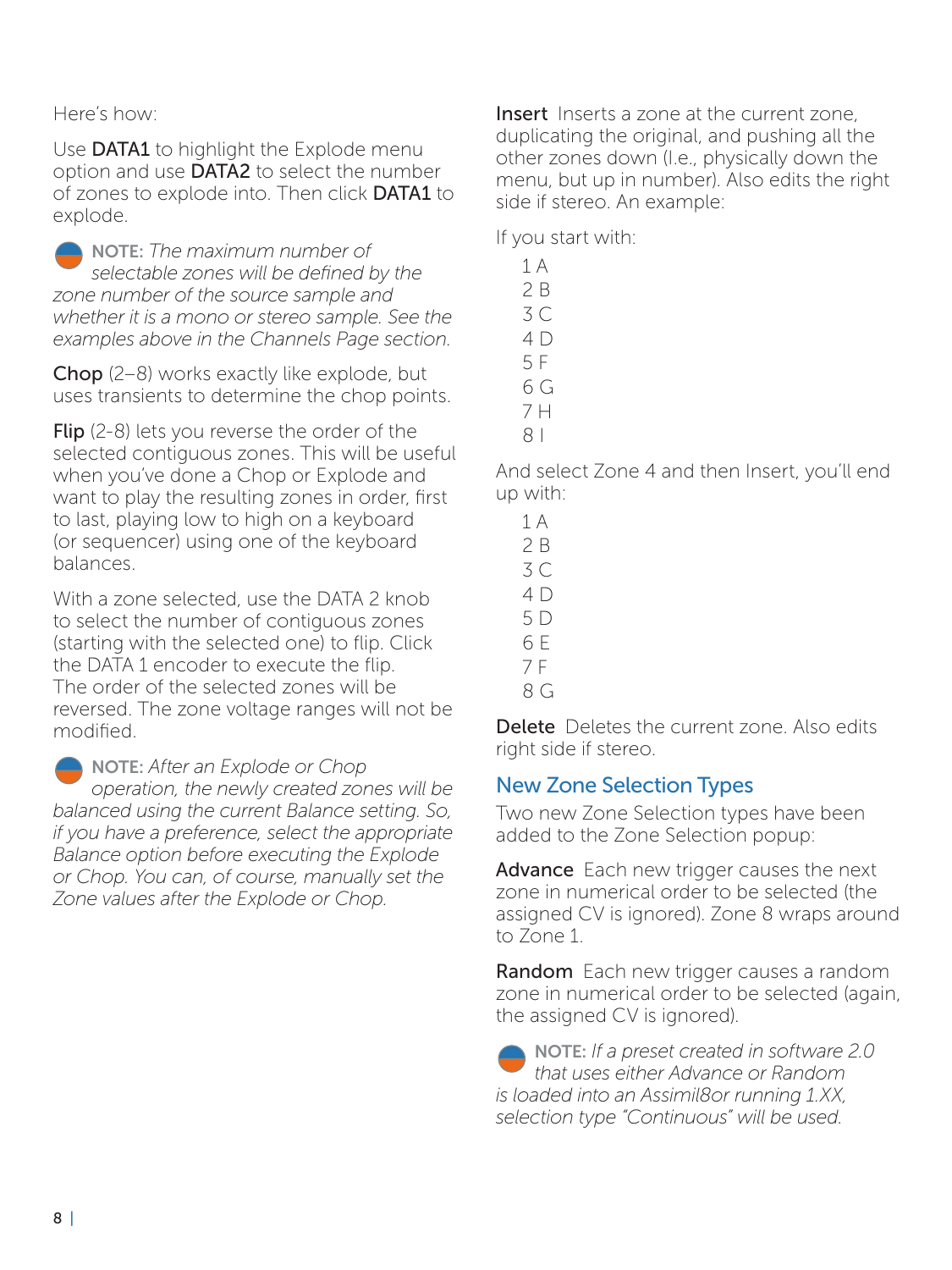#### Other Parameter Edit Pages (Pitch, Level, Phase Mod, Mutate, etc.)

Since a Stereo/Right channel inherits the parameter values of its associated master channel, editing of a Stereo/Right channel is not allowed. Instead, the Master will be selected, and a notification issued. Exceptions are the Zones page, where editing the right side's sample list is allowed and the Channels page, to allow for changing the Channel Mode.

### Load Folder, Load File, and Load Channel Pages

#### Load Folder Warning

To help avoid accidental overwriting of unsaved preset edits, you can now choose to have a warning pop up when you attempt to load a new folder. This option is set on the Utility>Preferences page. The options are:

Never No warning

Dirty The warning only appears if you have unsaved edits in the current preset

**Always** The warning always appears

The popup includes the options to Cancel the load, proceed with the load, or save the current preset and then proceed with the load.

#### Cancel Folder Load

Ever start to load a huge folder and then realize you really didn't want to do that? So have we. So:

Long-press the **DATA1** encoder to cancel a folder load in progress. The message "Cancelling in 2 seconds" will appear and, after 2 seconds, the load will be canceled, the previously loaded folder will be reloaded, and the previously selected preset will be selected.

If you release the encoder before the 2 seconds has elapsed, the canceling will itself be cancelled and the load will continue.

#### Load Button Navigation

From the Home page, and any time the current preset has unsaved data from a previous import operation, clicking the Load button will take you to the most recent import location (not simply to the Load Folder page). An example:

You're putting together a drum preset and have imported a snare sample into channel 1 from a folder of snare sounds. You haven't yet saved your preset. You play around with some settings and now decide to add another snare drum to channel 2. Simply select channel 2 and click Load and you'll find yourself right back in that snare folder, ready to select another sample.

NOTE: *When browsing files (samples or presets), or other channels for import, the destination of the import is continually displayed as a scrolling message at the top of the browsing screen.*

After executing a Load, you will return to the page from which you invoked the Load. So:

- > Pressing LOAD from the Channels page will return to the Channels page after the load is executed
- > Pressing LOAD from the Zones page will return to the Zones page after the load is executed
- > Pressing LOAD from the Home (or other) page will return to the Home page after the load is executed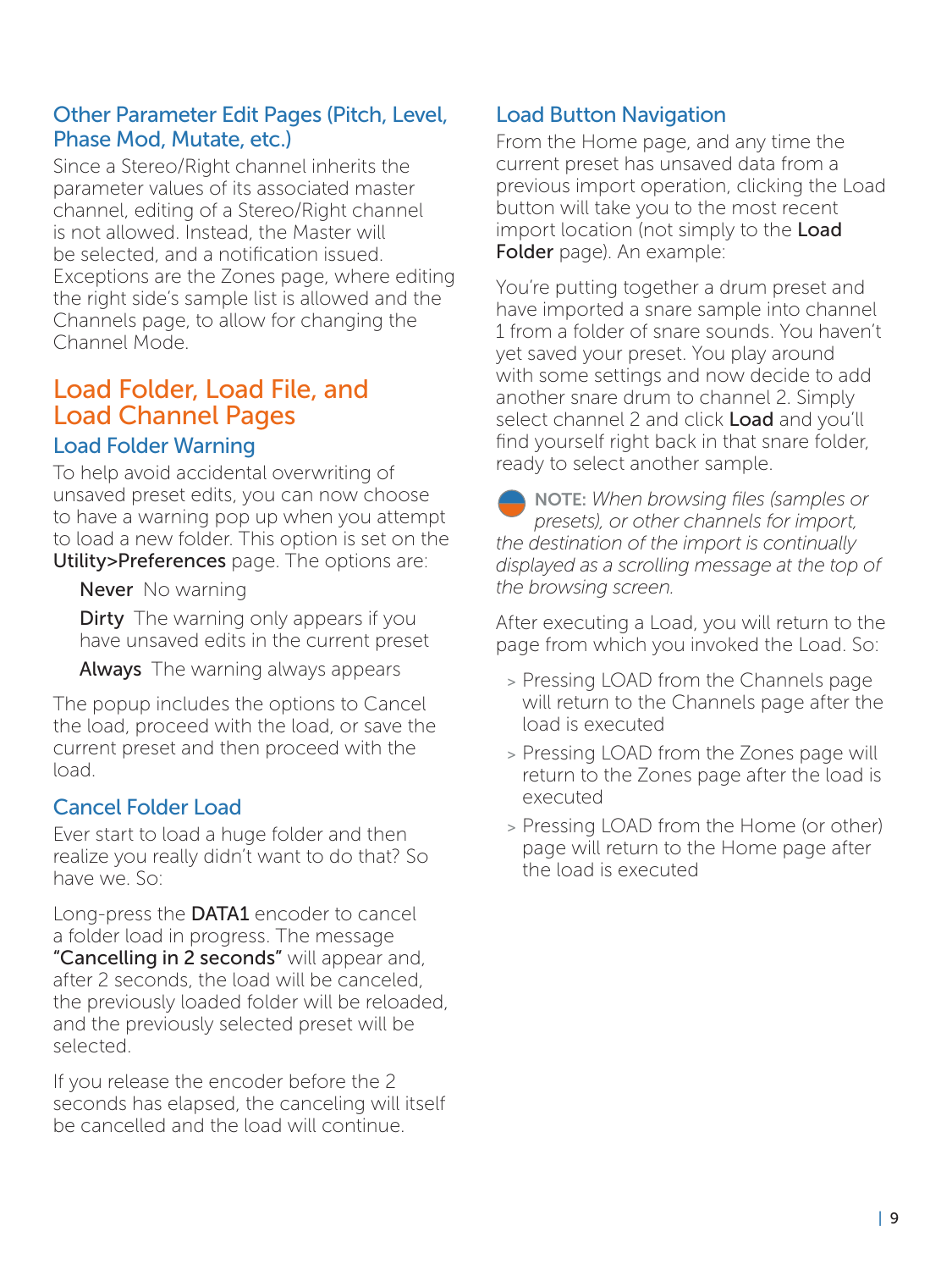#### Channel Use

Selecting, auditioning and/or loading a stereo sample will use a pair of channels if the next channel is available for such (i.e. is either already Stereo/Right, or is an empty Master).

If the next channel is in use (e.g. is a valid independent master) it will not be touched — assigning a stereo sample to the selected channel will not affect it. In this situation, when loading a stereo sample from a card, only the left side will fill the selected channel. When selecting a local stereo sample on either the Channels or Zones pages, either left or right sides of stereo sample can be selected.

In short:

- > If you want to accommodate stereo samples, be sure to make the next channel 'available' (empty Master, or Stereo/Right)
- > If the next channel is already in use (as anything other than a Stereo/Right), it is protected, and will not be touched.

#### Auditioning Samples

When browsing samples in other folders for import, you have the option of automatically auditioning the first 2.5 seconds of each sample as it's highlighted, as well as manually auditioning a highlighted sample by pressing the currently selected Channel button or inputting a gate or trigger into that channel's Gate/Trig input.

Auto-Audition can be turned on or off on the Utility>Preferences page or by longpressing the Load button on the Load Files page only.

#### Browsing and Importing Samples

When browsing samples, a highlighted sample is automatically (and temporarily) loaded and placed into the selected channel(s), and the channel mode(s) set appropriately. As described above, if Auto-Audition is enabled, the sample will autoaudition for 2.5 seconds. (And, as always, pressing **Channel** buttons will select new channels as load targets.)

Once you've found a sample you want to import, confirm the import by either:

- > Long-pressing the **DATA1** encoder to immediately load the sample(s) and return to the Channels or Zones page (depending on from where you entered the Folder Browse page).
- > Single-clicking the DATA1 encoder to bring up the Files Operation popup and selecting Load or Load and Advance (see below).
- > Double-clicking the DATA1 encoder to immediately Load and Advance.

IMPORTANT NOTE: *If you navigate to another page without executing any of the above confirmation gestures, nothing will be imported and the preset will revert to the sample assignments prior to your sample browsing.*

#### Importing Multiple Samples

You can import multiple samples in one visit to a folder's Browse Files page.

Here are the ways to do that:

- > Use the **Channel** buttons to select channels one at a time and place samples on them (without leaving the Folder Browse page and without executing any of the confirmation gestures). Once you have assigned all of the samples you'd like, execute a confirmation gesture to import all of the samples at once.
- > Use Load and Advance. This function imports the selected sample into the selected channel or zone and then automatically advances the destination channel or zone. Using this, you can fill up a preset's channels or a channel's zones quickly without having to leave the Folder Browse page. Again, once you've selected all of the desired samples, execute a confirmation gesture to import them all at once.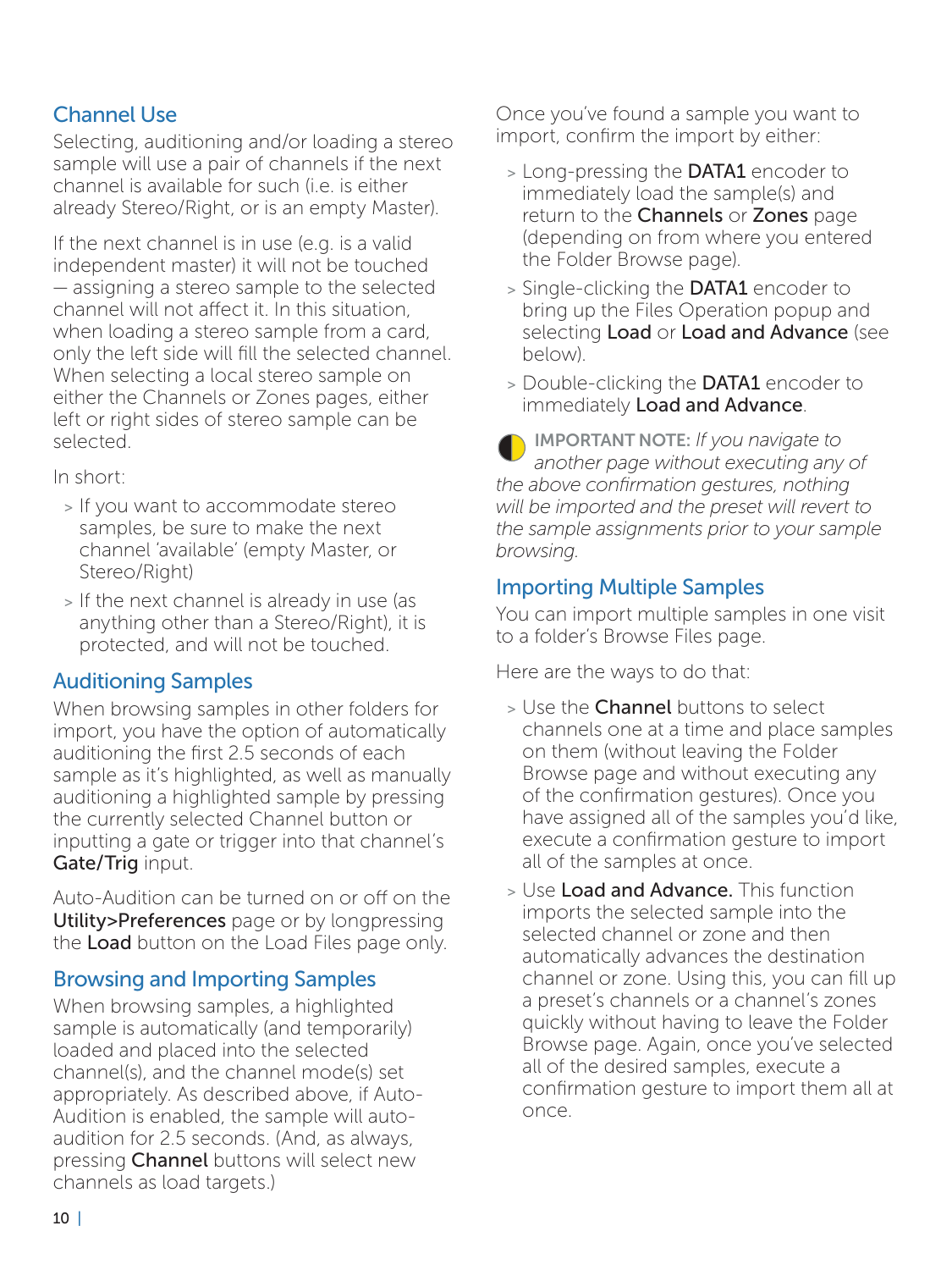In any case, after confirming the import via DATA1, you will return to the Channels page if Folder Browse was entered from the Channels page, or will return to the Zones page if Folder Browse was entered from the Zones page, else back to the Home page.

#### Sample Start/End and Loop Start/ Length/End Pages

Horizontal Zoom: To adjust horizontal zoom, press, hold, and turn **DATA1** to adjust the zoom from 1X to 32X. The zoom parameter is shared among all the Sample and Loop pages, and persists when leaving and returning to these pages.

Vertical zoom remains completely automatic.

**Zoom Bars: Both horizontal and vertical** zooms have zoom bars to indicate the fraction of the total represented on the screen.

**Sync Editing:** When setting Loop Start and Loop End/Length on the Loop page, you can press and hold the Play Mode button while making adjustments to cause the Sample Start and End points to be set to the selected Loop points. This makes it extremely easy to simultaneously adjust the length of a sample and set the loop for the entire edited length.

Editing Fields: When you've selected any of the Sample or Loop point editing fields by highlighting it and clicking **DATA1**, moving between the Sample and Loop pages via the 4 dedicated buttons will result in the destination field being selected and the editor open.

Truncate in Place (Destructive): Press and hold the **Play Mode** button while longpressing the Sample Start or Sample End button (or both) to permanently truncate the sample and discard the truncated data. A popup will appear indicating how many other places this sample is used and giving you the option of cancelling the truncation.

IMPORTANT NOTE: *This process provides no undo, and permanently truncating the sample here will also affect every other place it appears. So, if you have any doubt about the wisdom of this, better to execute the regular truncation where a new truncated sample is created and the source sample is left untouched.*

#### Sampling Setup Page

Sound On Sound Mode: Two mode options allow sound on sound sampling.

They are:

SOS Sound on sound sampling with 100% feedback, for unlimited layering

SOS>> Sound on sound sampling with -3dB feedback on each pass, for gradual decaying.

In Sound on Sound Mode, you have the option of setting the sample and loop lengths on the fly. Here're the options:

- > If you do nothing, the sample and loop length will be defined by whatever you set the sample length to in the Sampling Setup page.
- > If you stop sampling before you reach the preset sample length for the first time (either by pressing the Sample button or by the assigned CV input rising above 1.6V), the Stop event will be transformed into a "Set Loop" event, and the sample end and loop point will be set to that instant and recording will continue from the beginning. The next Stop event (button or CV) will actually stop recording and place the sample.

This makes it extremely easy to set the sample and loop length to match an existing phase or beat.